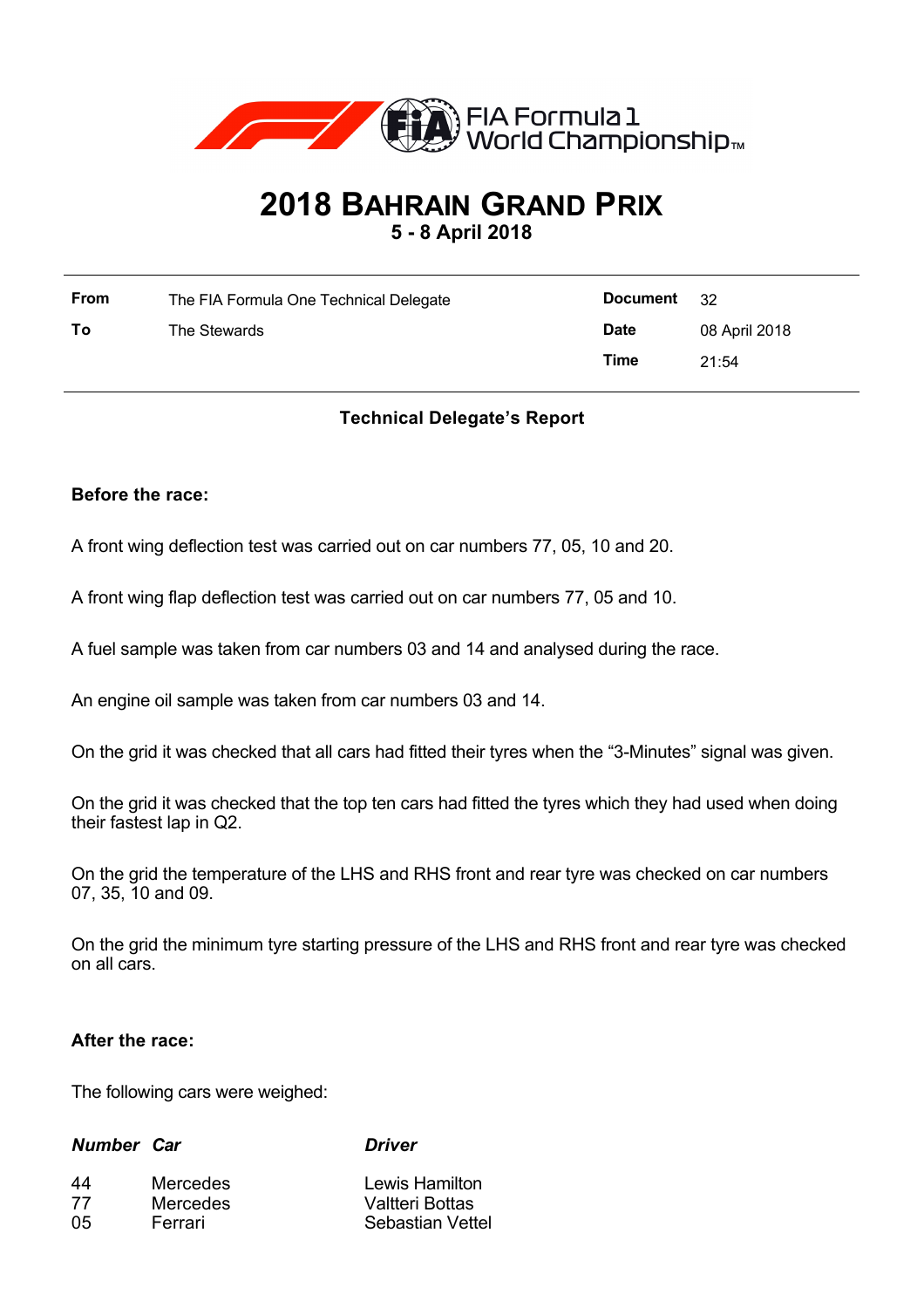| 31 | Force India Mercedes     | Esteban Ocon           |
|----|--------------------------|------------------------|
| 18 | <b>Williams Mercedes</b> | <b>Lance Stroll</b>    |
| 27 | Renault                  | Nico Hülkenberg        |
| 10 | <b>Toro Rosso Honda</b>  | <b>Pierre Gasly</b>    |
| 20 | Haas Ferrari             | Kevin Magnussen        |
| 14 | <b>McLaren Renault</b>   | Fernando Alonso        |
| 02 | <b>McLaren Renault</b>   | Stoffel Vandoorne      |
| 09 | Sauber Ferrari           | <b>Marcus Ericsson</b> |

The steering wheel of all classified cars has been checked.

Car numbers 14, 02 and 09 were checked for the following:

- 1) Bodywork around the front wheels
- 2) Front wing height and overhang
- 3) Rear wing height and overhang
- 4) Front and rear wing width
- 5) Rear wing configuration
- 6) Rear bodywork area
- 7) Rear winglet height
- 8) Skidblock thickness
- 9) Stepped bottom
- 10) Diffuser height
- 11) Diffuser area
- 12) Overall height
- 13) Overall width

The profile of the prescribed front wing section in Article 3.3.2 of the 2018 Formula One Technical Regulations was checked on car numbers 14, 02 and 09.

The minimum distance between the adjacent rear wing sections at any longitudinal vertical plane was checked on car numbers 14, 02 and 09.

It was confirmed for car numbers 14, 02 and 09 that any vertical cross section of bodywork normal to the car centre line and situated in the volumes defined in Article 3.5.7 form one tangent continuous curve on its external surface with a radius no less than 75mm.

The concave radius of sections of the two rear wing elements which are in contact with the external air stream was checked on car numbers 14, 02 and 09.

The front and rear brake air duct dimensions were checked on car numbers 14, 02 and 09.

It was checked that no classified car exceeded 80 km/h when leaving the formation grid prior to the start of the race.

The units locking status was checked on all cars.

The session type has been confirmed for all cars.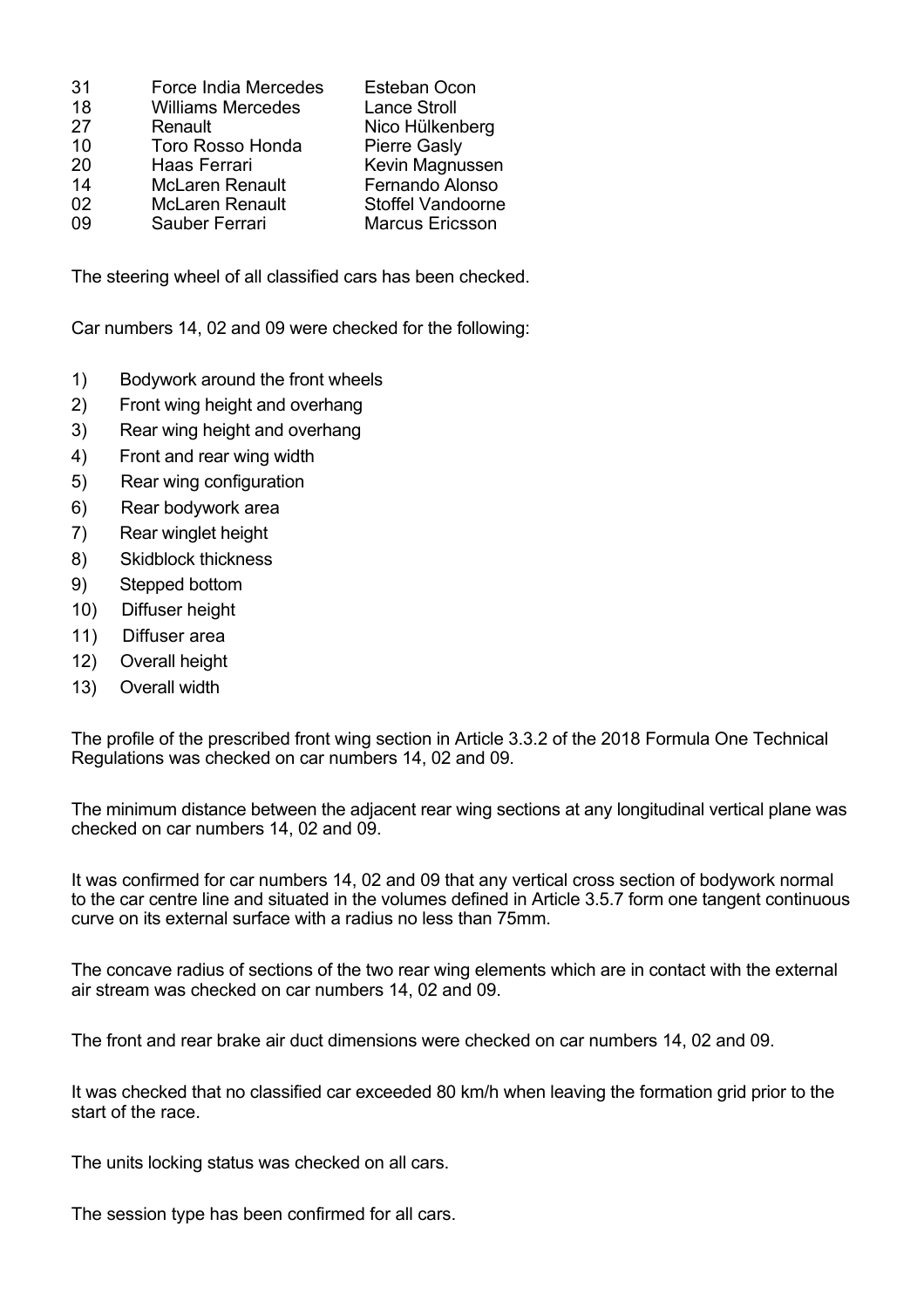Software version checks have been carried out on all cars.

Chassis FIA checksum was checked on all cars taking part in the race.

Single clutch paddle use for the race start has been checked on all cars.

The start data of all cars have been checked.

The ES state of charge on-track limits were checked on car numbers 31, 02 and 09.

The lap energy release and recovery limits were checked on car numbers 31, 02 and 09.

The MGU-K power limits were checked on car numbers 31, 02 and 09.

The maximum MGU-K torque was checked on car numbers 31, 02 and 09.

The maximum MGU-H speed was checked on car numbers 31, 02 and 09.

The plenum temperature was checked on all cars.

The oil consumption was checked on car numbers 44, 05, 18, 10, 20 and 09.

The tyre starting pressures of all cars during the race were checked.

The tyres used by all drivers during the race today have been checked.

The fuel temperature of car numbers 44, 77, 05, 07, 03, 33, 11, 31, 18, 27, 55, 28, 10, 08, 20, 14, 02 and 09 was checked.

The instantaneous fuel flow of all classified cars was checked.

Fuel flow meter calibration checksums were checked on all classified cars.

The total fuel mass used by every classified car during the race was checked.

Fuel system pressures of car numbers 31, 02 and 09 during the race were checked.

A fuel sample was taken from car number 05.

The fuel samples have been checked for density and analysed by gas chromatography.

The results of all the fuel analyses show that the fuels were the same as ones, which had been approved for use by the relevant competitors prior to the Event. Further the density change of the fuel samples taken today was within the permitted limits.